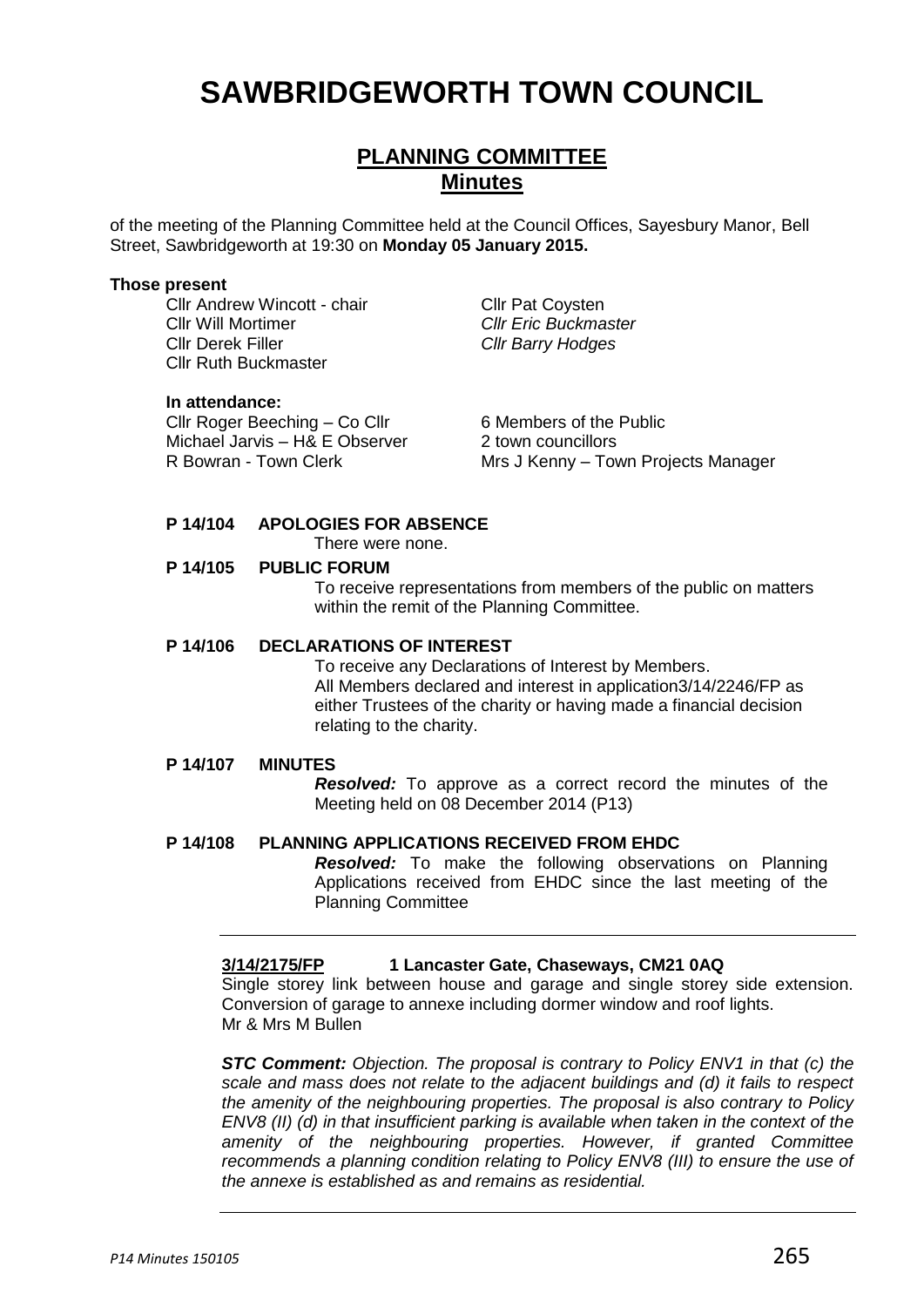## **3/14/2176/FP 11 Church Walk CM21 9BJ**

Rear kitchen extension Mr & Mrs Bevan

*STC Comment: No Objection*

### **3/14/2214/FP 19 Bell Mead CM21 9ES**

Provide bedroom over existing garage and conversion of bedroom to shower room. Mr C Tilley

*STC Comment: No Objection*

#### **3/14/1976/FP 8 East Drive CM21 9EU (Retrospective)**

1.8m high boundary fence Mr & Mrs Rouse

*STC Comment: No Objection*

## **3/14/2202/FP 25 Wychford Drive CM21 0HA**

Single storey side extension, single and two storey rear extensions, pitched roof to front porch and alterations to fenestration Mr J Haley

*STC Comment: No Objection*

#### **P 14/101 LATE PLANNING APPLICATIONS**

To consider any Planning Applications received from EHDC following the publication of the meeting agenda and received before 05 January 2015.

### **3/14/2216/FP 44 Pishiobury Drive CM21 0AE**

Two storey side and first floor rear extensions, 2 x Juliette balconies, fenestration, canopy over garage.

*STC Comment: No Objection*

## **3/14/2246/FP Sawbridgeworth Memorial Hall CM21 9BD**

Installation of 50 PV roof mounted solar panels.

*STC Comment: No Comment, Committee had declared an interest.*

### **3/14/2252/FP 76A London Road CM21 9JN**

Conversion and extension of garage to one bedroom dwelling.

*STC Comment: Objection. The proposal is contrary to Policy ENV1 in that (b) it does not complement the existing pattern of street blocks, plots and buildings and (d) it does not respect the amenity of the occupiers of neighbouring buildings. The proposal is also contrary to Policy ENV11 in that the construction of this building*